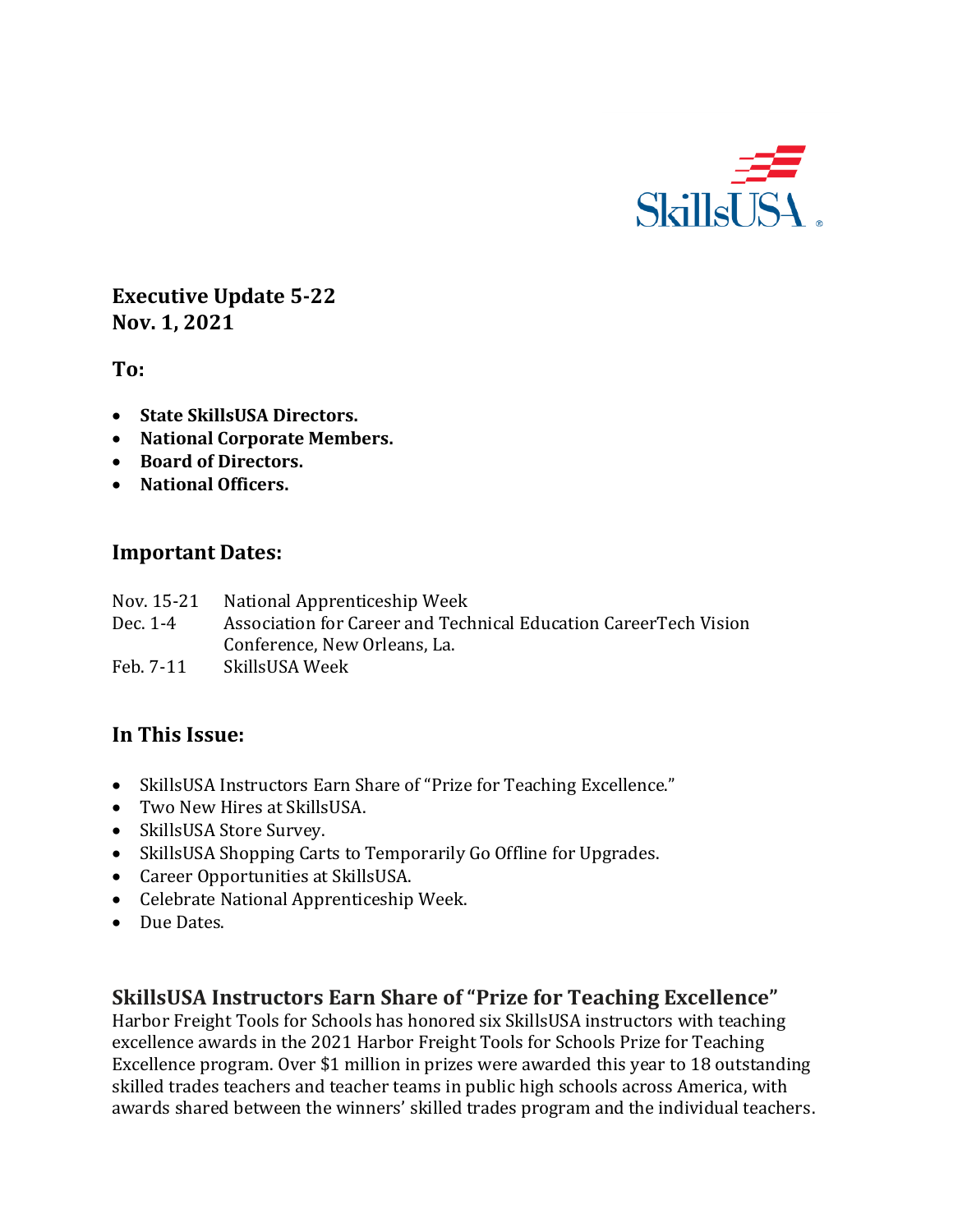Two SkillsUSA instructors won first-place awards of \$100,000 and four others won secondplace awards of \$50,000. The prize recognizes outstanding instruction in the skilled trades in U.S. public high schools and those teachers who inspire students to learn skills for life after graduation. [Read more here.](https://www.skillsusa.org/skillsusa-finalists-for-the-harbor-freight-tools-for-schools-prize-for-teaching-excellence/)

### **Two New Hires at SkillsUSA**

Scott Price joined SkillsUSA on Oct. 25 as our new design and digital communications manager in the Office of Communications. A versatile print and interactive graphic designer, Scott also served as a print technology instructor and SkillsUSA advisor for nearly 10 years at Montgomery County Public Schools in Maryland. Scott holds a bachelor's degree in Graphic Design, with a focus in art history and public relations. Tracy Whitehead joined SkillsUSA on Oct. 26 as a program manager for career competitions in the Office of Education. Tracy brings extensive experience in event logistics and management, training, budget maintenance and even digital graphic arts. She holds a master's degree in Education Curriculum and Instruction and a bachelor's degree in Education, Math and Visual Arts. Please join us in welcoming both **Scott Price** and **Tracy Whitehead** to the SkillsUSA team!

### **SkillsUSA Store Survey**

The SkillsUSA Store wants you to have the best shopping experience possible and to bring fresh, exciting, items that allow you to show off what SkillsUSA means to you. Fill out [this](https://centricitynow.typeform.com/to/uRqfUIdT)  [quick survey](https://centricitynow.typeform.com/to/uRqfUIdT) to let them know what products you like, what you want more of and what new product ideas you have.

# **SkillsUSA Shopping Carts to Temporarily Go Offline**

The [SkillsUSA Absorb shopping cart](https://absorb.skillsusa.org/#/public-dashboard) (for "SkillsUSA Career Essentials" curriculum, certification and assessments) and the [SkillsUSA Educational Resource shopping cart](https://www.skillsusastore.net/) (for official SkillsUSA advisor and student materials, contest guides, books, posters and brochures) are undergoing an upgrade and will be offline for approximately 48 hours within the next three weeks. (The exact dates are still to be determined.) Please place any essential orders now to avoid any delays. For questions, contact [Marcia Strickland.](mailto:mstrickland@skillsusa.org)

# **Career Opportunities at SkillsUSA**

SkillsUSA has several career opportunity openings in the Office of Business Partnerships and Development[. More information](https://www.skillsusa.org/about/careers-at-skillsusa/) is available here.

# **Celebrate National Apprenticeship Week**

This year's National Apprenticeship Week (NAW) is Nov. 15-21. This national celebration, established by the U.S. Department of Labor, brings together business leaders, career seekers, labor, apprentices, educational institutions and others to showcase the positive impact apprenticeship programs have on addressing the skills gap and preparing the